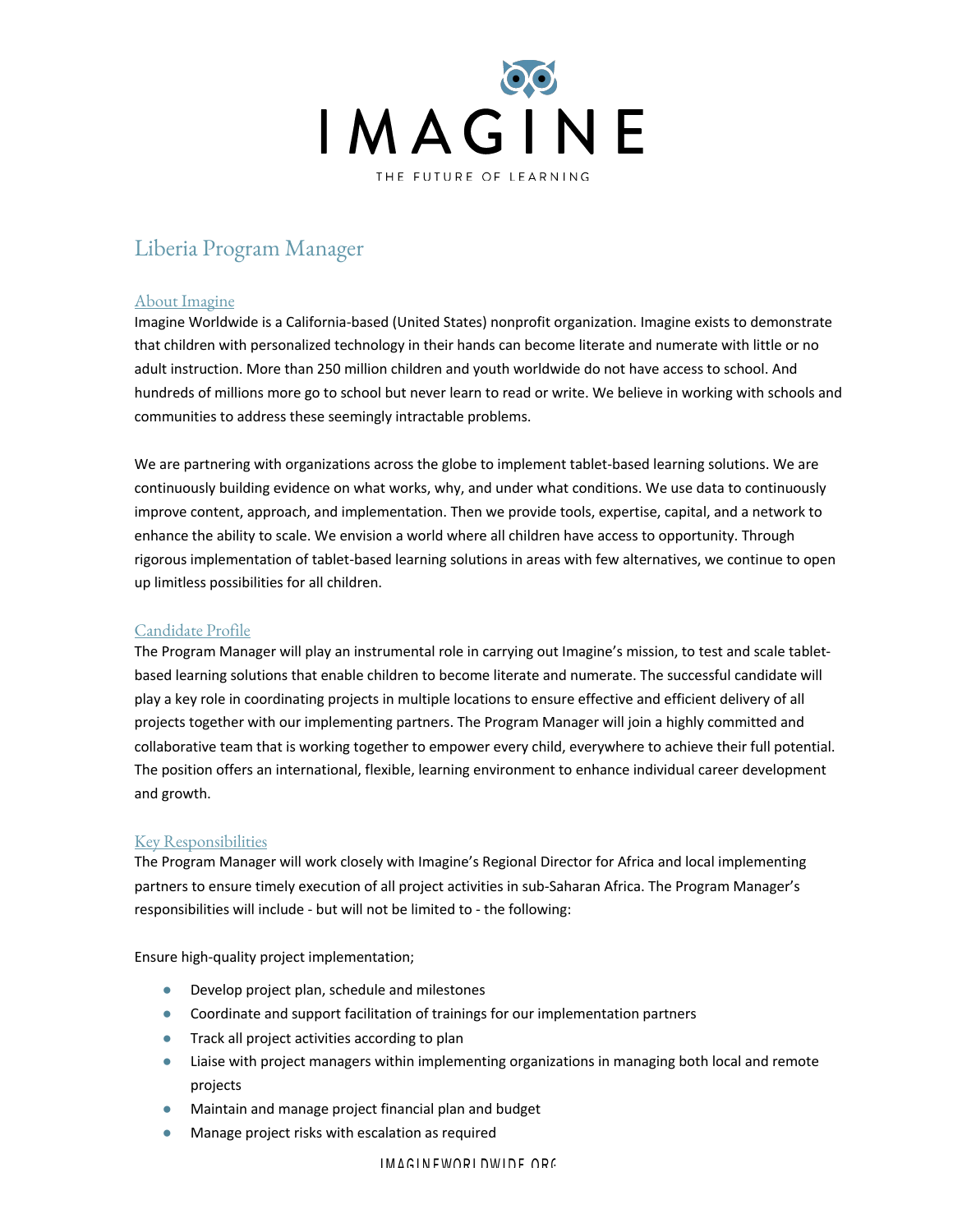Provide project leadership;

- Help to ensure project success
- Provide positive and effective communication to all stakeholders
- Participate in project meetings and site work as required by project plan
- Ensure that all project deliverables meet or exceed quality standards and are documented within the project quality control process

Manage and build relationships with project stakeholders and implementing partners at different levels;

- Coordinate and manage all relationships with local community leaders, schools, parents, local education authorities, and other project stakeholders and partners
- Engage regularly with local implementing partners to track project progress and solve problems creatively
- Support dissemination of project outcomes with local stakeholders and share any feedback with Imagine's team
- Represent the work in local meetings and forums relevant to the progress of the project in various sites

## **Qualifications**

The successful candidate will possess the following competencies, experiences, and qualities:

## Education

Bachelor's Degree in Project Management, Business Administration, Monitoring and Evaluation or related social science field. A minimum of 5 years experience managing multi-site and multi partner projects. Experience in managing an implementation with a significant technology component with international organizations is required. Additional work experience is welcome.

## Specific skills (required)

Exceptional project management skills and proven experience that includes:

- Excellent written and oral communication skills in English
- Strong interpersonal and relationship building skills
- Ability to work effectively in multicultural environments and teams
- Strong organization skills and superior attention to detail
- Experience in managing multi-site and multi partner projects at international level
- Ability to positively influence partners decisions and actions
- Ability to work under pressure and meet deadlines
- Good knowledge of computer hardware and software
- Ability to proactively manage and resolve conflicts

## Additional project management skills (preferred)

- Experience and knowledge of procurement procedures and practices in international development
- Experience in managing donor funded projects